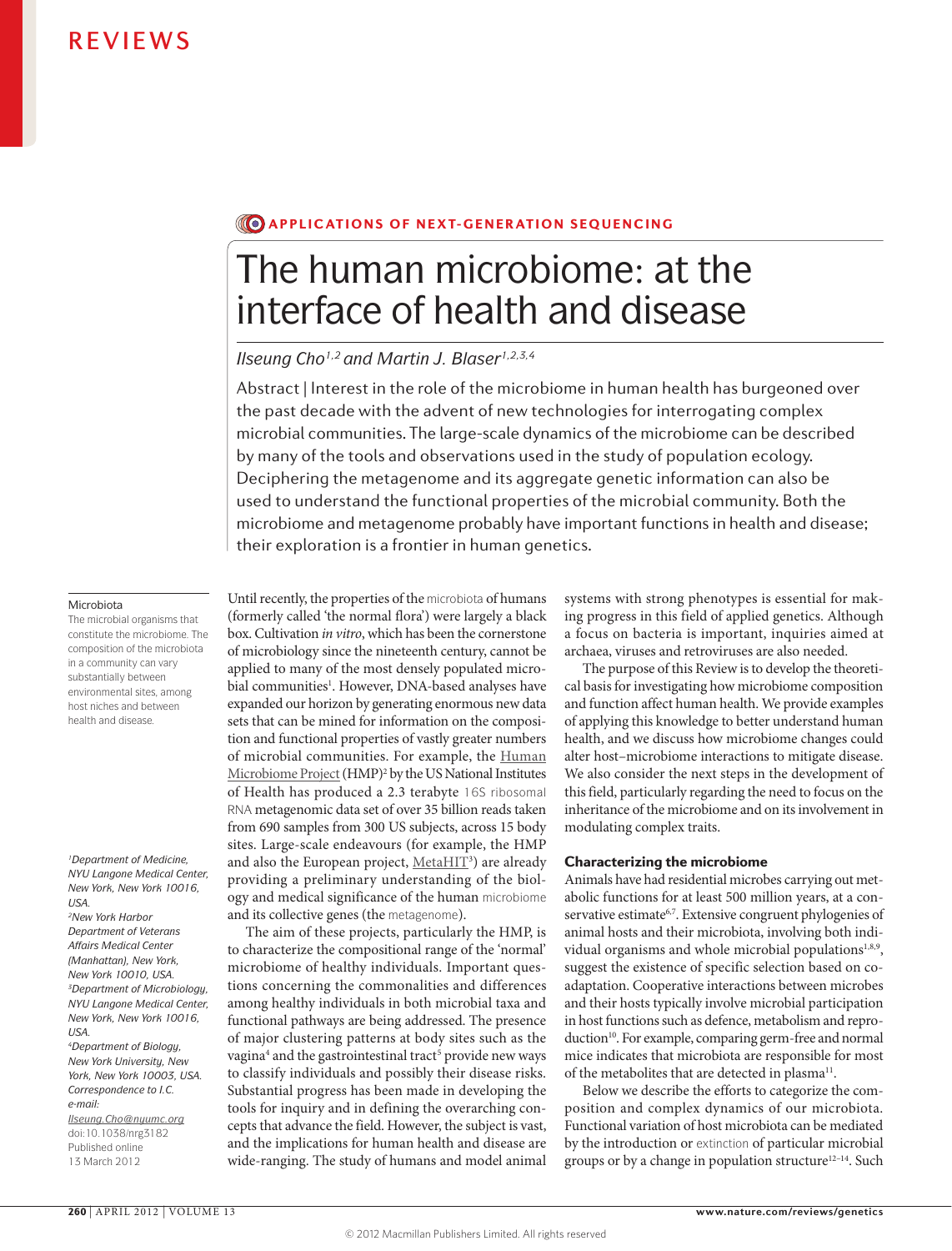

**Nature Reviews** | **Genetics** High-throughput sequencing has revealed substantial intra-individual microbiome Figure 1 | **Compositional differences in the microbiome by anatomical site.**  variation at different anatomical sites, and inter-individual variation at the same anatomical sites4,5,25,52,89,93. However, higher-level (for example, at the level of phyla) taxonomic features display temporal (longitudinal) stability in individuals at specific anatomical sites. Such site-specific differences and the observed conservation between human hosts provide an important framework to determine the biological and pathological significance of a particular microbiome composition. The figure indicates the relative proportion of sequences determined at the taxonomic phylum level at eight anatomical sites. Certain features, such as the presence (+) or absence (–) of *Helicobacter pylori,* can lead to permanent and marked perturbations in community composition<sup>93</sup>.

> alterations can in turn be induced through selection by environmental factors<sup>10,15</sup>, such as dietary changes or exposure to antibiotics<sup>10,15</sup>.

### 16S ribosomal RNA

A component of the 30S small subunit of prokaryotic ribosomes. Sequencing of the 16S rRNA has been used to identify prokaryotic taxonomy in complete environmental samples such as the microbiome.

#### Microbiome

The totality of microbes, their genetic information and the milieu in which they interact. Microbiomes typically consist of environmental or biological niches containing complex communities of microbes.

*Tools for studying the metagenome.* The taxonomic diversity that is inherent in complex environmental communities and the task of identifying specific associations with host traits create unique challenges. One approach to metagenome analysis involves assigning unassembled sequences generated by shotgun highthroughput sequencing  $(HTS)^{16}$  to the NCBI nonredundant [Clusters of Orthologous Groups](http://clovr.org/docs/clusters-of-orthologous-groups-cogs/) (COG) or the [Kyoto Encyclopedia of Genes and Genomes](http://www.genome.jp/kegg/)  $(KEGG)$  databases<sup>17</sup>. This method facilitates the assessment of interactions that occur within the microbiome, and potentially between a microbiome and its host<sup>18</sup>. However, because a substantial fraction of the metagenome (~33%) is not well-represented by reference genomes, this strategy provides only a limited understanding of the functional potential of the microbiota. An alternative approach is to use catalogues of known genes to identify functional clusters in a sample; such clusters could correspond to the proposed taxonomic enterotypes<sup>5</sup>. A catalogue of the microbial genes present in the human gut, for example, is being generated using several approaches including sequencing, assembling and characterizing non-redundant microbial genes from faecal samples<sup>19</sup>, and whole-genome sequencing of reference microbial species<sup>20</sup>.

As technologies for sequencing and bioinformatics continue to evolve (see REF. 21 for a review of the state-of-the-art technologies), scientific priorities will include elucidating the 'core' metagenome that occupies a specific human niche and discerning the differences between normal and diseased hosts. As an example of the latter goal, Greenblum *et al.*22 applied new tools to understand interhost metagenomic variation in relation to phenotypes such as obesity and inflammatory bowel disease (IBD). By categorizing metagenomic sequences based on gene function, they constructed communitylevel metabolic networks varying in gene abundance, and examined the topological features of these networks in relation to host phenotype. Their analysis identified specific network topologies related to obesity and IBD; skewed topologies chiefly differ in genes related to host interactivity, particularly metabolic functions. Such topological tools can now be applied to explore differences in other host disease states.

*Taxonomic variation.* The composition of the microbiome varies by anatomical site (FIG. 1). The primary determinant of community composition is anatomical location: interpersonal variation is substantial<sup>23,24</sup> and is higher than the temporal variability seen at most sites in a single individual<sup>25</sup>. The temporal stability observed at an anatomical site suggests that individuals can be grouped according to the major enterotypes present in the colon<sup>5</sup> or the vagina<sup>4</sup>. However, minor perturbations such as dietary changes can rapidly cause substantial intestinal metagenomic changes, and enterotypes are known to cluster based on the dietary abundance of animal protein relative to carbohydrate<sup>26</sup>. Similarly, nasopharyngeal microbiota in young children varies seasonally<sup>24</sup>, and vaginal microbiota varies with menses<sup>4</sup>.

In the absence of marked perturbations the aggregate microbiota of an individual varies rather narrowly within host-specific boundaries; the basis of such boundaries have not been established, but may represent Nash equilibria<sup>13</sup>. Because minor microbial populations have the potential to bloom, the temporal variation observed in a host may be mirrored by the inter-individual variation observed at a single time point<sup>27</sup>; that the system is dynamic suggests that there are greater interpersonal similarities than a snap-shot view indicates. However, large perturbations such as antibiotic exposure<sup>28</sup> or enteric infections (L.A. David, Harvard Society of Fellows, Cambridge, USA, personal communication), can lead to transient disequilibrium<sup>29</sup> or to the development of a new stable state.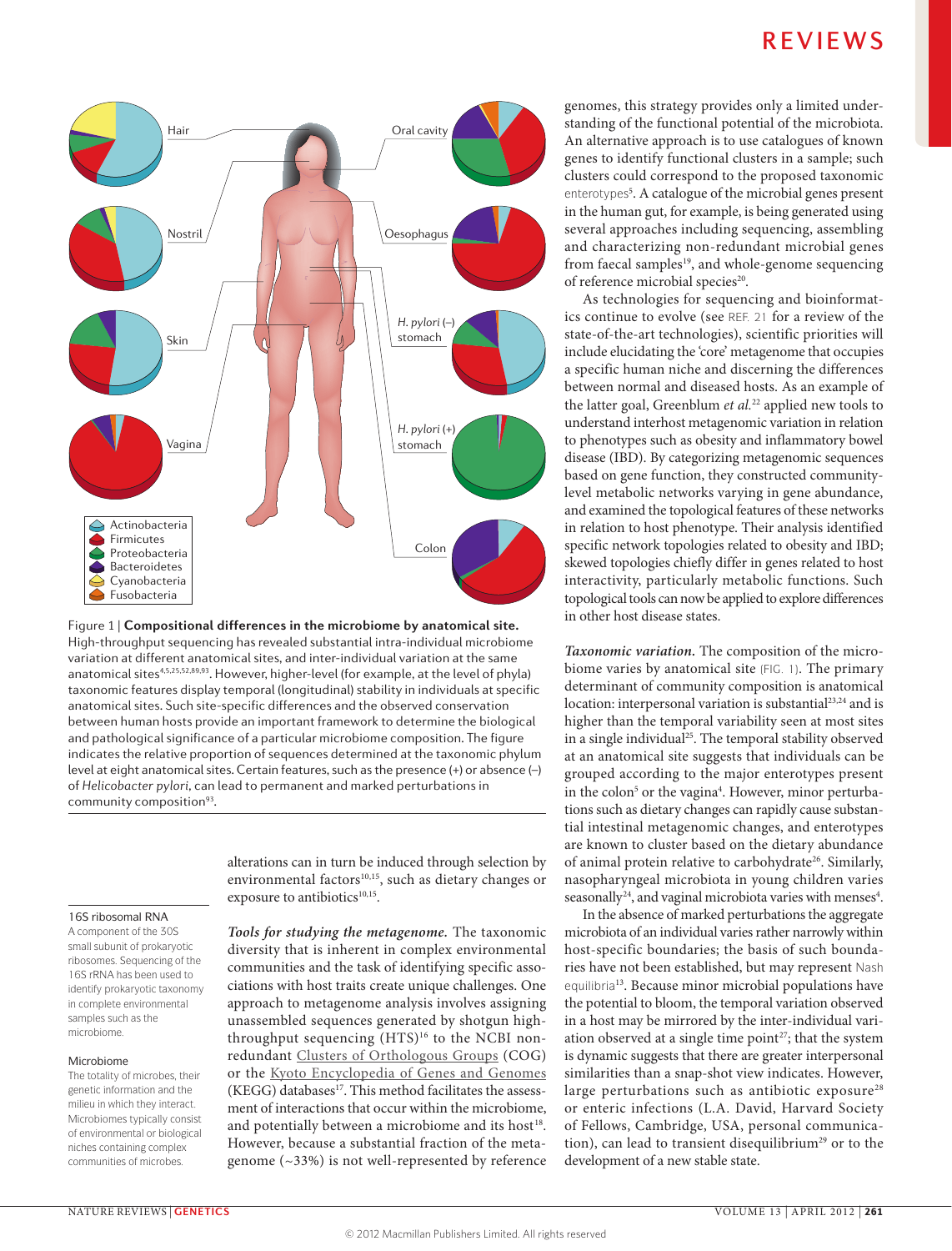### Metagenome

The genetic information of a complex population typically from microbes in an environmental or host niche sample — that is constituted by the genomes of many individual organisms. The metagenome provides information about the functional genetic potential of the aggregate population.

Among all mammals, the microbiota composition is extensively conserved at high taxonomic levels7 , but variation increases at progressively lower taxonomic levels<sup>30</sup>. Consequently, 85% of the sequences obtained from the distal gut of the mouse represent genera that are not detected in humans<sup>31</sup>. Furthermore, intraspecies variability of the microbiota among human populations is substantial<sup>5</sup>. This degree of variation was unanticipated *a priori*. In retrospect, however, extensive taxonomic variation is unsurprising: a human harbours a climax population of  $\sim 10^{14}$  bacterial cells, can host  $10^{5}-10^{6}$  bacterial





generations per human generation, is omnivorous and has accumulated genetic and epigenetic diversity as a host species for >1 million years. Indicator organisms such as *Helicobacter pylori* 32 and *Streptococcus mutans*<sup>33</sup> highlight some differences across the microbiota<sup>34</sup> and metagenome<sup>35</sup> among human ethnic groups; however, the extent of ethnic variation in overall metagenomic composition is unknown. The microbiomes of monozygotic twins are more closely related to one another than to those of unrelated individuals<sup>36,37</sup> but not strikingly so, indicating important postnatal influences on composition.

*Functional variation.* The extensive lower-level taxonomic variation and large compositional differences observed even between highly related host organisms (for example, mice and humans) is counterbalanced by the substantial conservation of metagenomic core functions (FIG. 2). This reflects the conservation of core bacterial properties involved in nucleic acid and protein synthesis, and in metabolic and structural requirements. Of the >50 known phyla, most of the human microbiota is composed of <10 (and mostly 6) phyla. Bacteria from other phyla, usually of plant origin, may be present in skin, nasopharyngeal or gut samples<sup>24,25,38</sup>; however, these are generally infrequent (representing <0.01% of the sequences) and probably represent transient carriage from food- and air-borne exposures.

Why did the particular restriction of diversity to only a few phyla evolve not only in humans, but also in perhaps all other vertebrates? One possibility is that within the conserved boundaries for the microbiome that are permitted by the human genome, there exists a large range of contingency organisms and contingency genes. According to this hypothesis, the genes may only be active at some moment in the lifespan of the host, or perhaps at a frequency of less than once per lifespan.

The parallel needs of individual bacteria lead to both competition for key substrates and to functional redundancy in the microbiota. Nevertheless, the enormous bacterial biomass also provides many unique or minimally redundant bacterial genes<sup>19</sup>.

*Resilience and community disturbance.* Resilience, the ability to withstand disturbance, is a central concept in ecology. The resilience of the human colonic microbiome is beautifully illustrated by recent studies of twins that were examined before, during and after 7 weeks of ingesting a fermented milk product containing a sample of ~108 *Bifidobacterium*, *Lactobacillus*, *Lactococcus* and *Streptococccus* species<sup>36</sup>. Despite the daily oral inoculations, the composition of the microbiota at the 16S rDNA level and the metagenome were essentially unaffected. Although the microbiome of human adults seems to be highly resilient, no comparable studies have been carried out in children; microbial population structures seem to be more dynamic in children<sup>39</sup>, and so resilience may be lower. An important natural experiment has been occurring over the past 70 years in which most of the world's population have been exposed to pharmacological doses of antimicrobial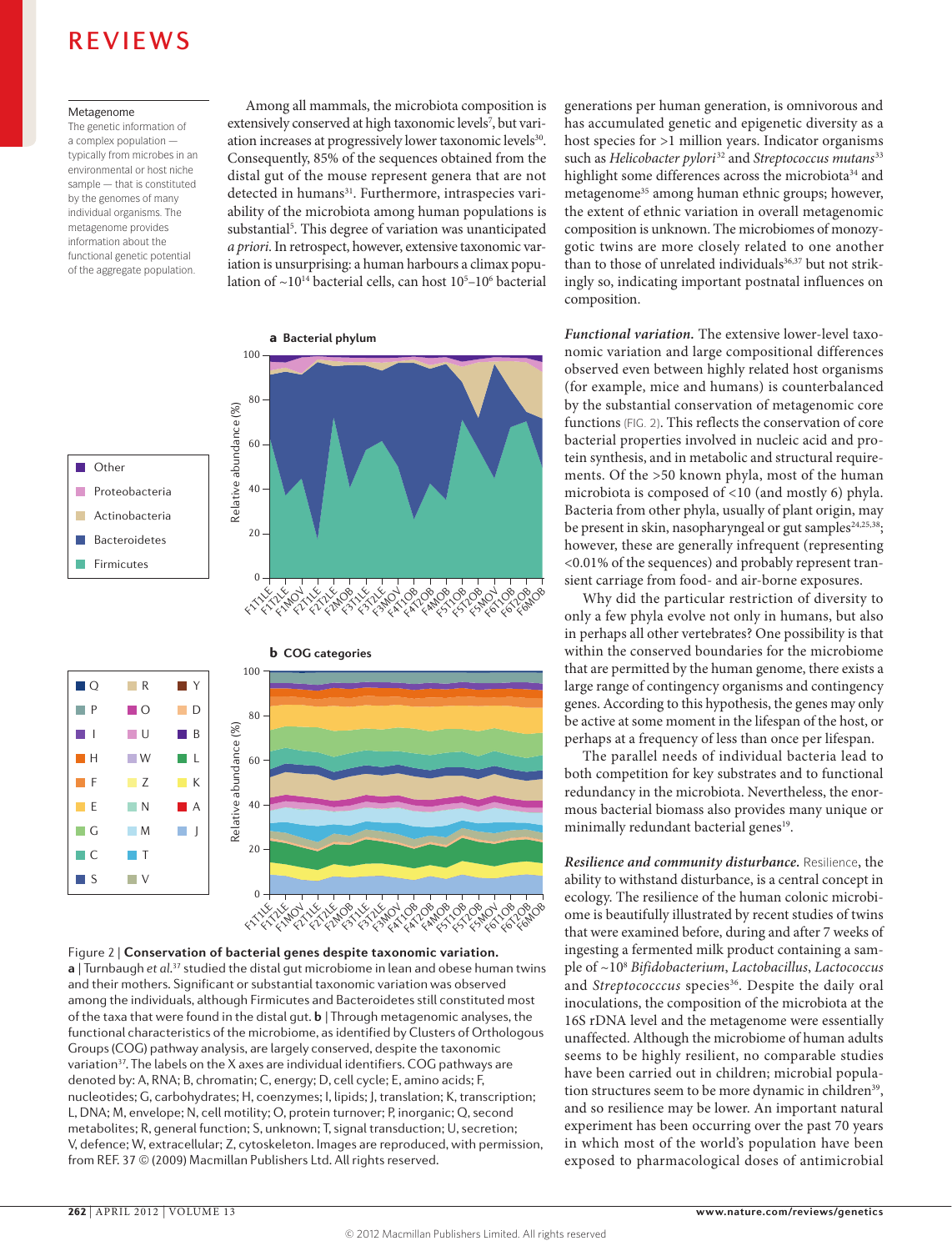agents. Such usage has been based on the implicit belief that the human microbiome is completely resilient and returns to the pretreated composition after antibioticinduced perturbation. However, studies of indicator organisms, such as *H. pylori,* show that individual hosts can experience extirpations of bacterial species<sup>40</sup>. Medium- and long-term selection of resistant organisms and the destabilization of the microbiome with new species compositions are also seen, even in the absence of further antibiotic exposure<sup>28,41</sup>. Thus, despite the extensive resilience that is inherent in a complex ecosystem, there may be loss of recovery from continued perturbations<sup>29</sup>, which has important implications for human health<sup>42</sup>.

Medical scientists are familiar with Koch's postulates, which are used as criteria to determine whether a microbe causes disease<sup>43</sup>. However, when considering the pathogenicity of the microbiome it might be better to focus on community characteristics, which are largely governed by richness, composition and interactions among the constituent members $7,16,44$ . Substantial perturbation (community disturbance<sup>45</sup>) tests the resilience of the community, such as its ability to resist invasion by exogenous microbes; stable diverse communities resist pathogens<sup>46</sup>. At present, 16S rRNA analyses focus on taxonomic differences at or above the species level. However, examinations below the subspecies level, relating to strains or even alleles, may be more informative. However, the technology (particularly the informatics tools) are not yet sufficiently developed for these applications.

*Extinctions.* The human microbiome represents one or more complete ecosystems. The trophic organization of species-rich communities is similar to other complex network topologies, in that it shows extreme heterogeneity and is dominated by a few highly connected nodes<sup>47</sup>. Such communities may resist random perturbations but if keystone species<sup>48</sup> are lost, effects may cascade, causing secondary extinctions; high biodiversity diminishes this risk<sup>12</sup>. The substantial nonlinear interactions present in complex, co-evolved systems ensure that ecological networks are robust against random removals<sup>49</sup>. However, if a system is repeatedly perturbed, the effects of gene loss can be amplified by downstream effects on co-colonizing microbes and on the host. Because of allelopathy, the effects of extinctions may be magnified<sup>50</sup>. In the short-term, functional redundancy may mask extinction effects but in the longer-term, extinctions lead to losses of contingency responses and cause ecological crashes<sup>49</sup>. Considering the importance of guilds of bacteria that exploit parallel and sequential metabolic pathways, these concepts are relevant to the human metagenome. As a result of modern lifestyles, horizontal microbial transmission has been diminishing, and there has been unprecedented selection against existing, long-present microbes<sup>40</sup>. An example is provided by the loss of a dominant species, *H. pylori*, from the human stomach<sup>51,52</sup>, which has led to this body site harbouring alternative, stable states characterized by the presence or absence of *H. pylori*.

In summary, as with other complex ecosystems, the microbiomes that populate specific human anatomical niches are species-rich, but possess particular overall community characteristics at higher organizational levels. All are subject to perturbation in the course of normal development and ageing, and especially with disease. As our knowledge of the fundamental characteristics and biology of the human microbiome grows, so will our ability to understand disease-related variation.

### Influences on the microbiota during host life cycles

As described in the previous section, differences in microbiota composition exist across body sites and among individuals. However, changes are also evident across the human lifespan. Important questions in this field involve determining whether such temporal changes are life-stage-specific, and whether they are predetermined by host genetic characteristics or by environmental factors.

*Inheritance of microbiota.* The congruent phylogenies of mammals and their microbiota<sup>8</sup> provide strong evidence for the inheritance of the microbiota<sup>7</sup>. Although inheritance of the microbiota from the father is presently little studied, increasing evidence supports inheritance from the mother<sup>34,53</sup>. Until the amniotic sac ruptures, a fetus is considered to be sterile, or essentially sterile. Immediately after vaginal delivery, founding microbial populations in the baby closely resemble that of their mother's vagina54, with lactobacilli predominating. Because lactic-acid-producing bacteria dominate in both the mother's vagina and milk, the initial bloom of lactobacilli in the baby's gastrointestinal tract cannot be considered accidental. Lactobacilli represent the pioneer community in mice<sup>55</sup> and humans<sup>39</sup>, in which they prepare the gastrointestinal tract for subsequent microbial successions until microbial maturity is reached.

The repeated opportunities for the microbiota to be transferred from a mother to her baby may be disrupted by modern lifestyles. The availability of delivery by Caesarean section, as opposed to vaginal delivery, is an obvious example of the potential impact of medical practice on microbiota composition; substantial differences in the founding microbiota population<sup>54</sup> can persist for months<sup>56</sup> (FIG. 3). In many host species, paternal contributions to offspring traits have been well documented<sup>57,58</sup>; these observations have been extended to the microbiome, in which paternal contributions to *H. pylori* allele composition in the offspring have been shown<sup>59</sup>. In any event, there is evidence for extensive horizontal transfer of microbial genes within human populations, involving microbes in different functional classes and inhabiting different ecological niches<sup>60</sup>, indicating the site-specificity and dynamism of selection on the human microbiome. Even so, microbial inheritance can provide important confirmation of human ancestry<sup>61</sup>.

In *Drosophila melanogaster*, microbial influences have an effect on mating preference for  $>$  30 generations<sup>62</sup>. Could microbiome composition therefore affect mating

### Extinction

The loss of an organism or group of organisms (usually of a species) from an ecosystem.

### Enterotype

A recently proposed classification unit of animals that is based on the bacteriological composition of their gut microbiome. There are reported to be at least three distinct enterotypes, which are independent of ethnic background and diet.

### Nash equilibria

Concepts from game theory in which players know the strategies of the others, and in which any change from their strategy puts them in a less favourable position.

### Resilience

A term in ecology indicating the capacity of a system to absorb disturbance and to reorganize itself while undergoing change, so as to retain essentially the same function, structure and identity.

#### Extirpations

The loss of species in a locality (for example, an individual host).

### Allelopathy

A phenomenon in which a microbe uses chemical means to aid its competition within a group of microbes. Allelopathy may involve manipulation of third parties (for example, the host) to favour competition.

### Mating preference

The selection or choice of sexual partners that is often based on traits of a potential mate. Genetic differences between selected and non-selected hosts are a source of selectable variation.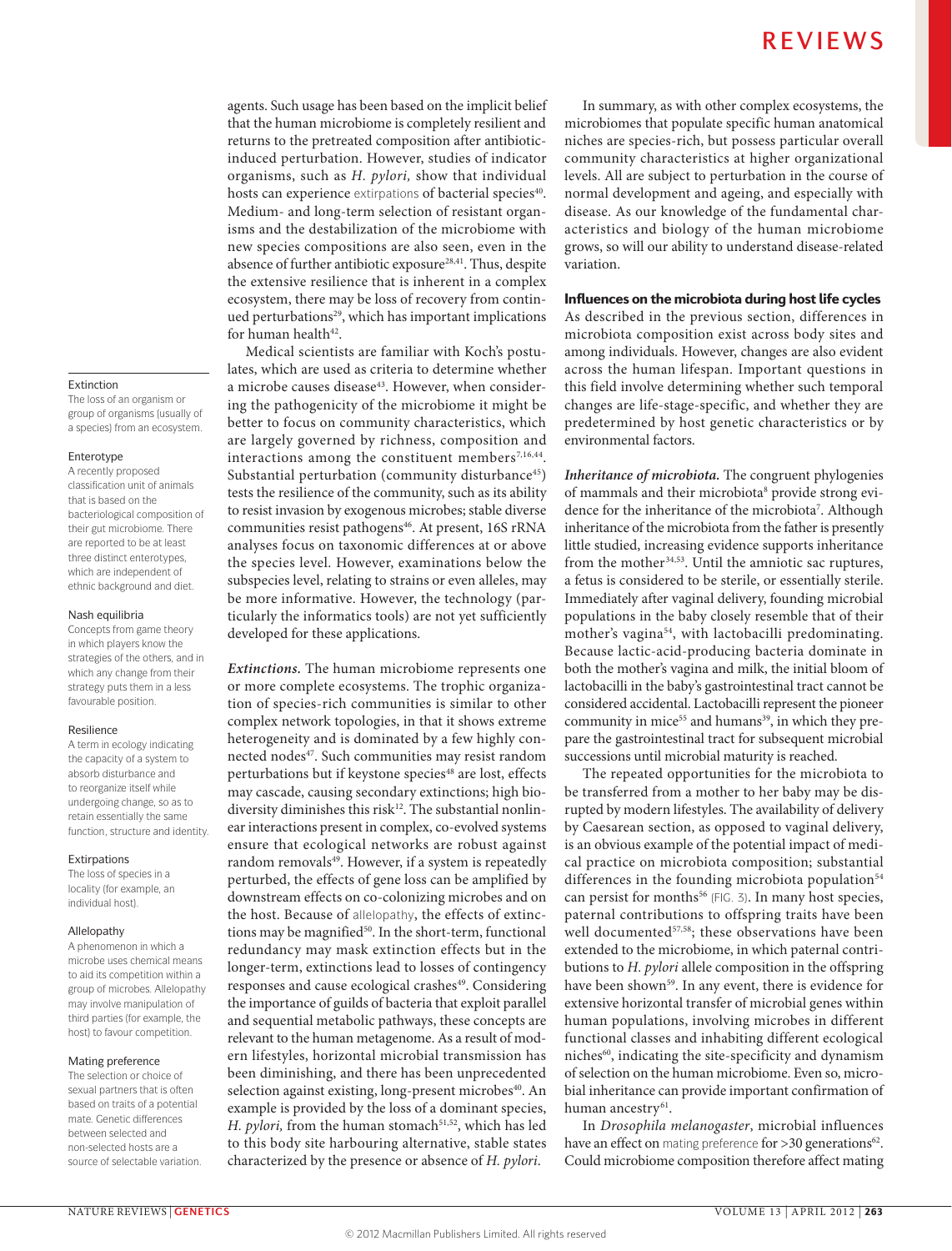

Figure 3 | **Acquisition of the microbiome in early life by vertical transmission, and factors modifying mother-to-child microbial transmission.** Through live-birth, mammals have important opportunities for mother-to-child microbial transmission through direct surface contact. However, many modern practices can reduce organism and gene flow; several examples are illustrated. After initial introductions, there is strong selection by hosts for microbes with specific phenotypes, consistent with the extensive conservation shown in FIG. 1. Acquisition is modified by differences in offspring genetics and epigenetics (with respect to both maternal and paternal genes) that inform the competition for host resources by the vertically transmitted or environmentally acquired microbes. Ancestral organisms that have particular tissue-specific and niche-specific adaptations facilitate tissue tropisms and are selected for, thus explaining the conserved niche-specificity compositions.

in humans? Odour is one means to affect mating preference, and human axillary and oral odours are largely influenced by microbial products, especially mercaptans<sup>63</sup>. In general, the greater the force of mating preference, the more likely that those populations will become sexually isolated<sup>64,65</sup>; this could affect tribal differentiation and other ethnic differences in humans. We speculate that metagenome composition has affected mating preference in humans, representing another phenotype under strong selective pressure.

*Postnatal influences on the microbiota.* Over a lifetime, each human develops a densely populated microbiome, a process that is recapitulated in every individual and in every generation. The eruption of teeth is responsible for major successions in the oral microbiota $^{66,67},$  suggesting that succession may be a general property of microbiome dynamics in humans. In mice, succession clearly occurs in the gastrointestinal tract<sup>68</sup>. Exposure (or not) to environmental microbes is another important, but highly variable, reservoir for the resident microbiota. Antibiotic use in early life produces major shifts in both microbiota characteristics and in host developmental phenotypes, in both farm animals<sup>69</sup> and experimental animals<sup>70,71</sup>. Whether such precedents are applicable to human children is unknown, but it seems likely. If so, then both the timing of microbiome succession and the specific organisms that are present may affect development. The concept of time-dependent compositional variation affecting host immunological, metabolic, cognitive and reproductive development is a potentially important and testable hypothesis. We further speculate that nature orchestrates microbiome development to optimize fecundity, reaching a climax state at or near parturition to maximize success for the next generation of hosts. The noted heterozygote advantage for fecundity<sup>72</sup> may be an analogue of harbouring a genetically diverse microbiota.

*Microbiome dynamics in adults.* Our knowledge of microbiome dynamics, especially age-related changes during human adulthood, is limited. The older literature (predating the use of HTS), clearly shows that the postmenopausal vaginal microbiota differs substantially from that during the reproductive period<sup>73,74</sup>. Similarly, in the stomach, the age-related progressive development of gastric atrophy (which is enhanced by the presence of *H. pylori*<sup>75,76</sup>) selects for gastric microbiota that are substantially different from those that are found in the stomach of younger, *H. pylori-*negative hosts<sup>77</sup>. Analogous changes may be occurring in other body sites as senescence advances. In the gut, the ratio of Bacteroidete to Firmicute species changes with age<sup>78</sup>.

These concepts are particularly relevant to oncogenesis, which is generally age-related. In the multistep Nordling hypothesis of oncogenesis<sup>79</sup>, 4–6 somatic cell mutations are needed for cancer development. We propose that shifts in age-related microbiota contribute to this multistep process. Residential microbes can contribute to somatic mutagenesis by causing genotoxicity as a result of inflammation, increased cell proliferation and the production of pro-mutagenic metabolites (for example, butyrate)<sup>80</sup>. Genes may have alternative effects at different life stages, illustrating the idea of antagonistic pleiotropy<sup>81</sup>. We hypothesize that specific human microbiota and their genes that are beneficial early in life may be harmful later in life. The dominant gastric bacterium *H. pylori* provides an example: early in life, inflammatory responses in the host improve the control of infection<sup>82,83</sup> and allergy<sup>84</sup>, but later in life promote atrophy and oncogenesis<sup>85</sup>. A related hypothesis is that co-evolved microbiota are adaptive for the human species both by supporting early-in-life host functions and by leading to later-in-life host demise<sup>86</sup>.

## Disease links and health implications

Overall, how does the microbiome affect human health? Current studies focus on describing the variant microbe populations that occur in specific disease states, or the temporal microbial changes that are observed over the course of a disease. For many conditions, the challenge is to discover whether there is a causal link between microbiome variation and pathology. Unfortunately, limitations in the definitions and stratification of clinical syndromes, including irritable bowel syndrome and non-ulcer dyspepsia (NUD), reduce the potential of microbiome studies. Below, we review some recent investigations into specific diseases (TABLE 1); these investigations are preliminary but some observations are promising.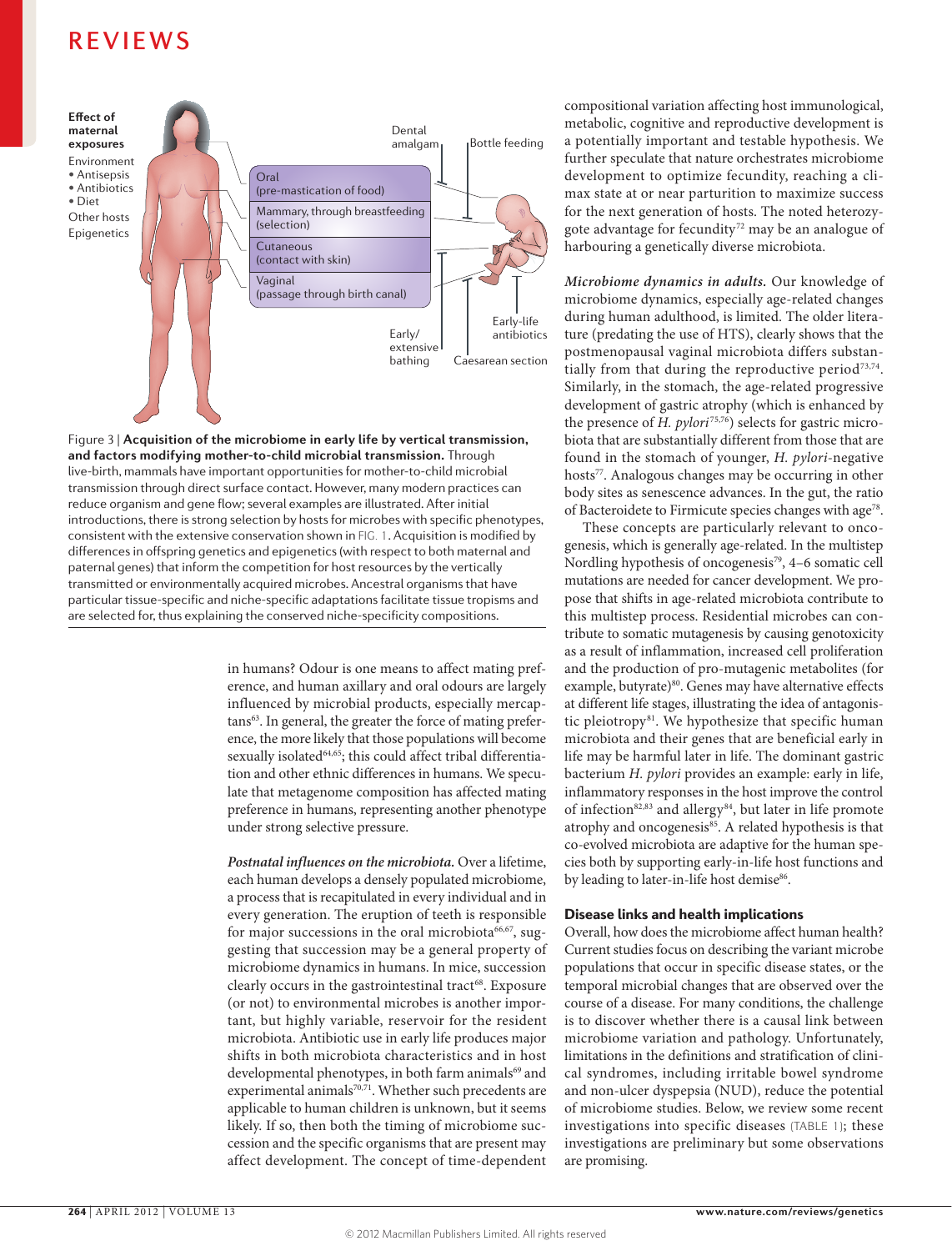| <b>Disease</b>                       | <b>Relevant finding</b>                                                                                                   | <b>Refs</b> |
|--------------------------------------|---------------------------------------------------------------------------------------------------------------------------|-------------|
| Psoriasis                            | Increased ratio of Firmicutes to Actinobacteria                                                                           | 88          |
| Reflux oesophagitis                  | Oesophageal microbiota dominated by gram-negative anaerobes;<br>gastric microbiota with low or absent Helicobacter pylori | 75.133      |
| Obesity                              | Reduced ratio of Bacteroidetes to Firmicutes                                                                              | 17,31       |
| Childhood-onset asthma               | Absent gastric H. pylori (especially the cytotoxin-associated gene A<br>(cagA) genotype)                                  | 96.134      |
| Inflammatory bowel disease (colitis) | Larger populations of Enterobacteriaceae                                                                                  | 113         |
| Functional bowel diseases            | Larger populations of Veillonella and Lactobacillus                                                                       | 135         |
| Colorectal carcinoma                 | Larger populations of Fusobacterium spp.                                                                                  | 101.102     |
| Cardiovascular disease               | Gut-microbiota-dependent metabolism of phosphatidylcholine                                                                | 136         |

| Table 1   Examples of associations of human conditions with particular microbiota characteristics |                  |  |
|---------------------------------------------------------------------------------------------------|------------------|--|
| $D: \mathbb{R} \to \mathbb{R}$                                                                    | Deletted Cadines |  |

*The cutaneous microbiome.* The cutaneous microbiome is an obvious target in specific diseases such as psoriasis, a chronic, idiopathic inflammatory dermatological condition<sup>87</sup>. In studies predating HTS, the use of PCR and cloning led to observations that Firmicute species were significantly over-represented and that Actinobacteria were significantly under-represented in psoriatic lesions compared with both unaffected skin in patients with psoriasis and in unaffected controls88. Studies to explore these findings using HTS are currently underway<sup>89</sup>. Atopic dermatitis, another chronic inflammatory condition, has increased in incidence approximately threefold over the last 30 years in industrialized countries, suggesting a potential role for microbiome alterations. Classic atopic dermatitis occurs in skin regions, such as the antecubital fossae and the popliteal fossae, that have similar microbial populations<sup>89</sup>, suggesting a microbiome role. Similarly, *Propionibacterium acnes* has been implicated in the common dermatological condition, acne. *P. acnes* thrives in the cutaneous pilosebaceous units, secretes enzymes that cause local injury and inflammation, and is widely accepted to have a function in acne development<sup>90</sup>. However, investigations are ongoing to examine the involvement of other microbes in the development of acne. Chronic skin ulcers, which are often secondary to venous stasis or diabetes, lead to substantial morbidity. Cutaneous microbiome shifts have been noted in these conditions, such as an increased abundance of Pseudomonadaceae in patients with chronic ulcers that were treated with antibiotics, and an increased abundance of Streptococcaceae in diabetic ulcers<sup>91</sup>. Such shifts may interact with aberrantly expressed host cutaneous defence response genes<sup>92</sup>, thereby increasing disease risk.

*The gastric microbiome.* The discovery that *H. pylori* was adapted to survive in the acidic gastric environment overturned the dogma that the stomach is sterile. In *H. pylori*-negative individuals, gastric microbiota diversity is high; most of the prominent gastric phylotypes (*Streptococcus*, Actinomyces, *Prevotella* and *Gemella*) also are abundant in the oropharynx of these individuals<sup>93</sup>; this indicates either that many constituents are swallowed from more proximal sites, or that close relatives of the oral microbiota colonize more distally. By contrast, among *H. pylori-*positive individuals, *H. pylori* usually accounts for >90% of sequence reads from the gastric microbiota<sup>93</sup>, markedly reducing the overall diversity of this microbiota. The ability of *H. pylori* to dominate the gastric microbiota indicates an evolved fitness for that specialized niche. *H. pylori* is a classical amphibiont; the presence (or absence) of an *H. pylori*-dominated gastric microbiota is strongly associated with particular diseases that show important age-related differences<sup>85</sup>. Its presence increases risks for developing peptic ulcer disease, gastric mucosa-associated lymphoid tissue (MALT) tumours, and gastric adenocarcinomas<sup>94</sup>. Conversely, it is also associated with a decreased risk of reflux oesophagitis<sup>95</sup> and childhood-onset asthma<sup>96</sup>, thus demonstrating the complex biological interactions between hosts and microbiota.

*The colonic microbiota and colorectal cancer.* The colonic microbiota has been suspected for a long time to be involved in the development of colorectal cancers<sup>97</sup>, possibly by synthesizing short-chain fatty acids (SCFAs) and other metabolites. SCFAs, in particular butyrate, may induce apoptosis, cell cycle arrest and differentiation, through WNT signalling<sup>98</sup>. Microbes may also be genotoxic to colonic epithelial cells, as demonstrated by the induction of aneuploidy and tetraploidy by *Enterococcus faecalis*99. The colonic microbiota might also promote colorectal cancer by eliciting host responses, for example, by stimulating exaggerated immune responses, potentially through T helper 17 (Th17) cells<sup>99</sup>.

Further evidence of a link between colonic microbiota and colorectal cancer is suggested by the ability of antibiotic administration to not only alter the composition of the colonic microbiota but also to affect the expression of host genes that are involved in cell cycle regulation, thus reducing epithelial proliferation<sup>100</sup>. Early studies evaluating specific microbes were limited to identifying culture-dependent species, such as *Streptococcus bovis,* but could not adequately assess anaerobic constituents. However, members of the anaerobic genus *Fusobacterium* have recently been associated with colorectal cancer: whole-genome sequences of *Fusobacterium* species were compared between tumour tissue and matched normal colon tissue using both quantitative PCR analysis and HTS101,102. *Fusobacterium nucleatum* is a mucosally adherent, pro-inflammatory microbe that was first

### Antecubital fossae

The triangular areas on the anterior (flexor) aspects of elbow joints.

### Popliteal fossae

The shallow depressions that are found on the flexor aspects of knee joints.

### Pilosebaceous units

The anatomic structure around each hair shaft that consists of the hair shaft and follicle, the sebaceous gland and the erector pili muscle.

#### Amphibiont

An organism (for example, a microbe) that may have a pathogenic or symbiotic relationship with another organism (for example, its host), depending on context. This is a more specific term than commensal.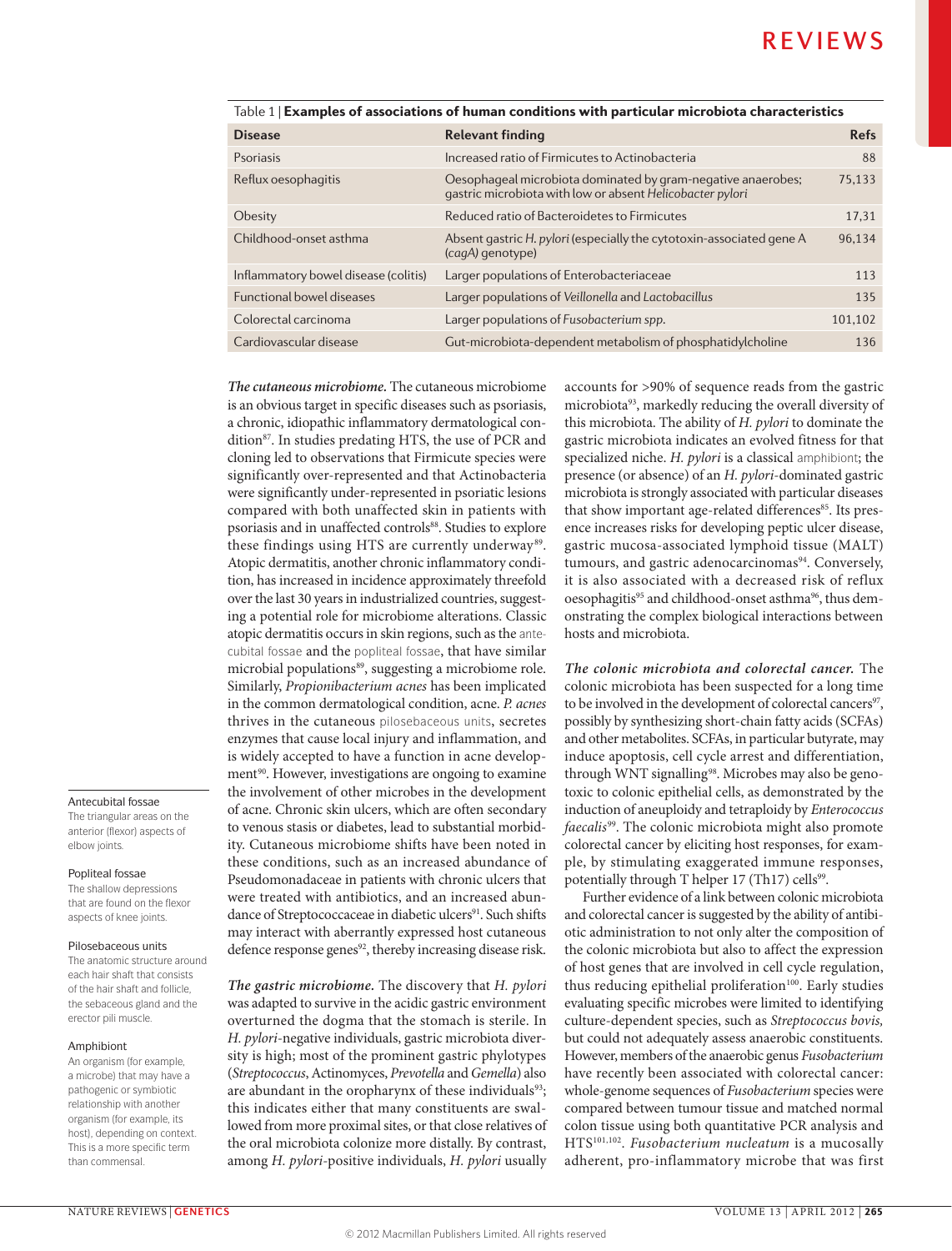#### Lamina propria

A thin layer of loose connective tissue that lies underneath the epithelium; collectively these tissues constitute the mucosa that line various lumens in the body. The lamina propria is densely populated by immunological and inflammatory cells.

### Steatosis

The pathological accumulation and retention of lipids in liver parenchymal cells. Substantial steatosis can compromise cellular functions and is associated with disease processes, including alcoholism, diabetes and hyperlipidaemia.

#### **Commensals**

Organisms (for example, microbes) that are involved in a form of symbiosis in which one organism derives a benefit while the other is unaffected.

### Probiotic

Living microorganisms that are thought to confer a benefit to the host.

### Roux-en-Y surgery

A type of gastric bypass surgery that is primarily used for the treatment of morbid obesity. In Roux-en-Y surgeries, a portion of the small bowel is bypassed to decrease the absorption of nutrients.

### Dysbiosis

A condition in which the normal microbiome population structure is disturbed, often through external pressures such as disease states or medications.

identified in the mouth<sup>103</sup>. In colorectal cancer samples, *F. nucleatum* sequences were significantly enriched compared with samples obtained from control tissue, while both Bacteroidetes and Firmicutes were depleted relative to other bacteria in *Fusobacterium*-rich malignancies<sup>102</sup>. The enrichment of *Fusobacterium* species (not limited to *F. nucleatum*) was confirmed when evaluating the mucosal microbiome of colorectal cancers compared to adjacent normal tissues in an expanded collection of 99 biopsies<sup>101</sup>. However, the causal direction of the association has not yet been ascertained.

*The colon microbiota and inflammatory bowel disease.* The microbiome is essential for the activation of host immune responses<sup>104</sup>. For example, Th17 cell differentiation in the mouse lamina propria requires the presence of segmented filamentous bacteria (SFB)<sup>105</sup>, and polysaccharide A produced by *Bacteroides fragilis* mediates the conversion of  $CD4^+$  T cells into regulatory T cells<sup>106</sup>. The inflammatory bowel diseases have long been considered to reflect interactions between microbes and the host. IBD susceptibility is associated with host polymorphisms in bacterial sensor genes such as nucleotide-binding oligomerization domain-containing 2 (*NOD2*; also known as caspase recruitment domain-containing protein 15 (*CARD15*))107,108 and Toll-like receptor 4 (*TLR4)*109, and symptoms in patients with IBD sometimes improve following antibiotic treatment<sup>110</sup>. Early childhood exposure to antibiotics has been associated with a significantly increased risk for Crohn's disease<sup>111</sup>, suggesting that gut microbiome perturbations are important for disease risk. Microbial diversity is significantly diminished in Crohn's disease<sup>112</sup>, suggesting a decreased gut microbiome resilience that could affect immune interactions. Gut microbiome population structures in patients with ulcerative colitis or Crohn's disease<sup>19</sup> depart from normality, but remain clustered by disease within their characteristic deviated patterns. Specific bacteria of the Enterobacteriaceae family may act together with a disordered microbiome to increase the risk of ulcerative colitis<sup>113</sup>. Between twins that are discordant for ulcerative colitis, those affected had significantly reduced bacterial diversity, but increased proportions of Actinobacteria and Proteobacteria<sup>114</sup>. Patients with Crohn's disease have over-representation of *Enterococcus faecium* and of several Proteobacteria compared with controls<sup>115</sup>. The microbial patterns observed for the conditions described above are preliminary, and their specificity and causal direction have not been established.

*The gut microbiota and diseases of the liver.* The gut microbiota may be involved in hepatological conditions, including non-alcoholic fatty liver disease (NAFLD)116, alcoholic steatosis and hepatocellular carcinoma. The liver is the first solid organ to be exposed to the metabolic products that are generated by the gut microbiome, including acetaldehyde, ammonia and phenols. Compared with germ-free mice, the presence of a microbiome in normal mice leads to the suppression of intestinal epithelium angiopoietinrelated protein 4, which normally inhibits lipoprotein lipase; this microbiome-mediated effect consequently increases downstream triglyceride accumulation in the hepatic parenchyma and adipocytes<sup>117</sup>. Chronic exposure to ethanol disturbs the gut microbiome<sup>118,119</sup>, but roles for the microbiome in steatosis are unresolved. Particular colonic commensals of the mouse (for example, *Helicobacter hepaticus*) promote the development of hepatocellular carcinoma<sup>120</sup>. Patients with cirrhosis have a substantially altered microbiome, including communitywide changes at multiple taxonomic levels, with enrichment of Proteobacteria and Fusobacteria phyla, and of Enterobacteriaceae, Veillonellaceae and Streptococcaceae families<sup>121</sup>. Although many observations suggest links between microbiome composition and liver disease, definitive associations in humans are lacking.

*The gut microbiota and obesity.* Genetically obese (*ob*/*ob*) mice have decreased Bacteroidetes/Firmicutes ratios compared with their lean (*ob*/+ and +/+ wildtype) siblings<sup>31</sup>. Transplantation of gut microbiota from the obese (*ob*/*ob*) to germ-free mice conferred an obese phenotype, demonstrating the transmissibility of metabolic phenotypes<sup>17</sup>; the transferred microbiomes had increased capacities for energy harvest. In humans, the relative proportions of members of the Bacteroidete phylum increase with weight loss<sup>122</sup>. In studies of monozygotic and dizygotic twins, obesity was associated with smaller populations of Bacteroidetes, diminished bacterial diversity and enrichment of genes related to lipid and carbohydrate metabolism. Despite substantial taxonomic variation, functional metagenomic differences were minor<sup>37</sup>. Modern lifestyles that change the selection pressures on microbiomes could alter exposures to bacteria during the early lives of hosts and thus may contribute to the development of obesity. Antibiotic use in human infancy (before the age of 6 months) was significantly associated with obesity development<sup>123</sup>. By contrast, perinatal administration of a *Lactobacillus rhamnosus* probiotic decreased excessive weight gain during childhood<sup>124</sup>. These early studies provide support for the concept that perturbations in microbiota could lead to childhood-onset obesity, which might be modifiable. Alterations in the gut microbiome also occur when interventions are used to treat obesity. Roux-en-Y surgery significantly increases levels of *Proteobacteria* and alters specific metabolic markers, such as the production of urinary amines and cresols<sup>125</sup>.

## *The gut microbiota and rheumatoid arthritis.*

Dysregulation of host responses as a consequence of dysbiosis in the gut lumen could affect distant anatomical sites through the activation of host immune responses. This could be the mechanism that contributes to rheumatoid arthritis, which is another chronic idiopathic inflammatory condition. In mice, the presence of SFBs in the gut microbiome causes the local expansion of Th17 cells<sup>126</sup>, which then migrate to peripheral immune compartments and activate B cells into antibodyproducing plasma cells. Antibody production leads to the immune-mediated destruction of joints, which occurs in rheumatoid arthritis<sup>127</sup>.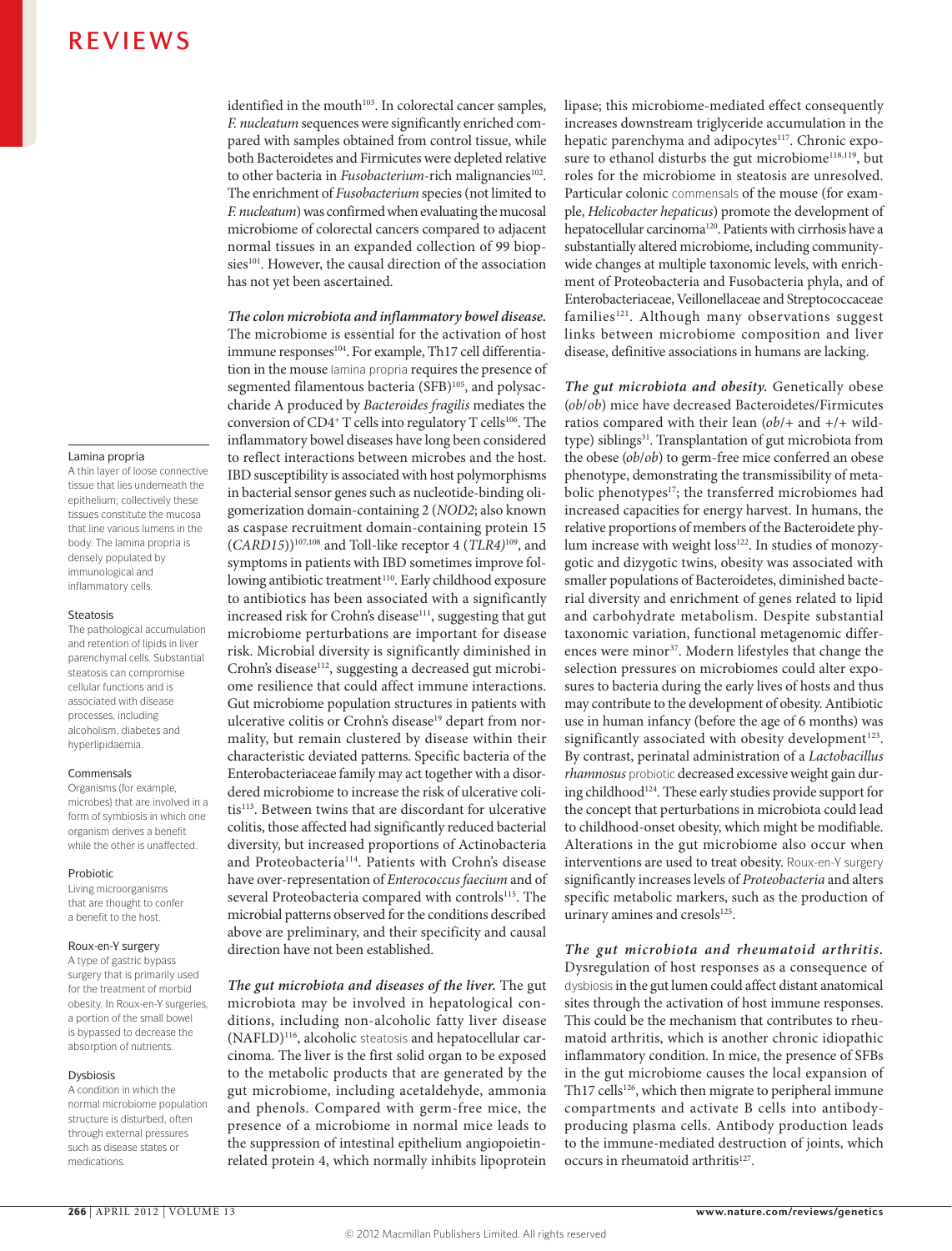| Table 2   The use of mouse models in microbiome studies |                                                                                                                                                                                                                                   |                                                                                                                                                                                 |  |  |
|---------------------------------------------------------|-----------------------------------------------------------------------------------------------------------------------------------------------------------------------------------------------------------------------------------|---------------------------------------------------------------------------------------------------------------------------------------------------------------------------------|--|--|
| Model                                                   | <b>Advantages</b>                                                                                                                                                                                                                 | <b>Disadvantages</b>                                                                                                                                                            |  |  |
| Inbred mice $137$                                       | • Inexpensive<br>• Often well-characterized<br>• Genetically homogeneous<br>• Allow the study of pathogenetic mechanisms                                                                                                          | • Poorly controlled microbial variability<br>• Limited translation potential to humans                                                                                          |  |  |
| Gnotobiotic mice <sup>138</sup>                         | • Well-controlled microbial variability<br>• Allow for better understanding of specific<br>microbe interactions<br>• Genetically homogeneous<br>• Allow mechanistic studies                                                       | • Expensive<br>• Difficult to maintain<br>• Limited translation potential to humans<br>. Physiologically less well-understood than<br>conventional animals                      |  |  |
| Humanized mice <sup>130</sup>                           | • More relevant to human disease states<br>• Genetically homogeneous                                                                                                                                                              | • Expensive<br>• Difficult to maintain<br>• Physiologically less well-understood than<br>non-chimeric animals                                                                   |  |  |
| Conventionalized<br>qnotobiotic mice <sup>139</sup>     | . Well-controlled microbial variability<br>• Allow for better understanding of specific<br>microbe interactions<br>• Genetically homogeneous<br>• Allow mechanistic studies<br>• Do not require specialized xenobiotic facilities | • Physiologically less well-understood<br>than normal animals<br>• 'Artificial' colonization using known<br>microbiota may not be representative of<br>the real-world situation |  |  |

## Cause or effect?

Microbiome analysis in humans has been largely based on observation; that is, associations of disease phenotypes with particular microbiota constituents. But which is causal: does factor A cause factor B, does factor B cause factor A or does factor C cause both A and B? Hill128 developed criteria to address the questions: "In what circumstances can we pass from this observed association to a verdict of causation? Upon what basis should we proceed to do so?" The criteria include: the strength of association, including its consistency, specificity, temporality and biological plausibility; whether biological gradients are present; whether experimental support exists; and whether support can be extrapolated from known causal relationships. Although these criteria were advanced largely to unravel epidemiological relationships, they are applicable to genetics and particularly to metagenomics. Sometimes successful treatment trials that achieve the amelioration or cure of a particular condition provide the crucial evidence for a causal relationship. The changed natural history of peptic ulcer disease following the elimination of *H. pylori* 129 demonstrated the pathogenic role of this bacterium.

Model organisms provide an important approach for understanding causation and pathogenesis. Animal models approximate some human diseases (for example, asthma and atherosclerosis), but cannot yet accurately reproduce many diseases (for example, psoriasis). For diseases that can be studied in model organisms, the roles of microbiota can be explored within the constraints of particular model systems (TABLE 2). Standard models of inbred mice are limited by their uncontrolled microbiome diversity. Certain disease states are wellstudied in these models, such as the effects of SFBs on Th17 development or the susceptibility to type 1 diabetes in non-obese diabetic (NOD) mice. The use of gnotobiotic mice eliminates the above-mentioned microbiome variability, but the animals are expensive and require specialized facilities and expertise, which limits their widespread use. The recent availability of gnotobiotic animals from commercial sources permits the conventionalization of animals harbouring experimental or control microbiota without needing xenobiotic facilities; such approaches allow for the direct observation of the effects of microbiota on the host. The extension of this concept to humanized model organisms<sup>130</sup> allows better approximation of the effects of the human microbiome on disease processes in tractable animal models.

### **Perspectives**

Inherent complexities in the composition of the microbiome may preclude investigations of microbe-associated diseases using classical approaches such as Koch's postulates. Instead of single organisms being associated with disease, community characteristics (such as composition and metagenomic functionality) may be more relevant. The principles of host interactions with pathogens and commensals share many features, and this may inform the new field; however, the nature of the selection for commensalism is more complex and dynamic than pathogen–host interactions. The scale of the interface suggests that microbiome–host interactions have important bearings on disease susceptibility, and the microbial effects on the balance of host metabolism and immunity<sup>131</sup> provide an excellent model for the broader phenomenon of disease susceptibility. Altering metabolic, immunological or developmental pathways are obvious strategies for modifying disease risk.

Given the ongoing extinction of our ancient commensal organisms, the future of a healthy human microbiome may include the restoration of our ancestral microbial ecology. There are two types of restoration. The first involves restoring ancient organisms (or pathways) in healthy hosts that lack them, as prophylaxis against future imbalances. The second type of

### Gnotobiotic

Describes an animal that is colonized solely by known strains of bacteria or other microorganisms. The term also describes germ-free animals, as the status of their microbial communities is known.

### Conventionalization

A method in which germ-free animals (particularly mice) are inoculated with gut microbiota to populate the gastrointestinal tract.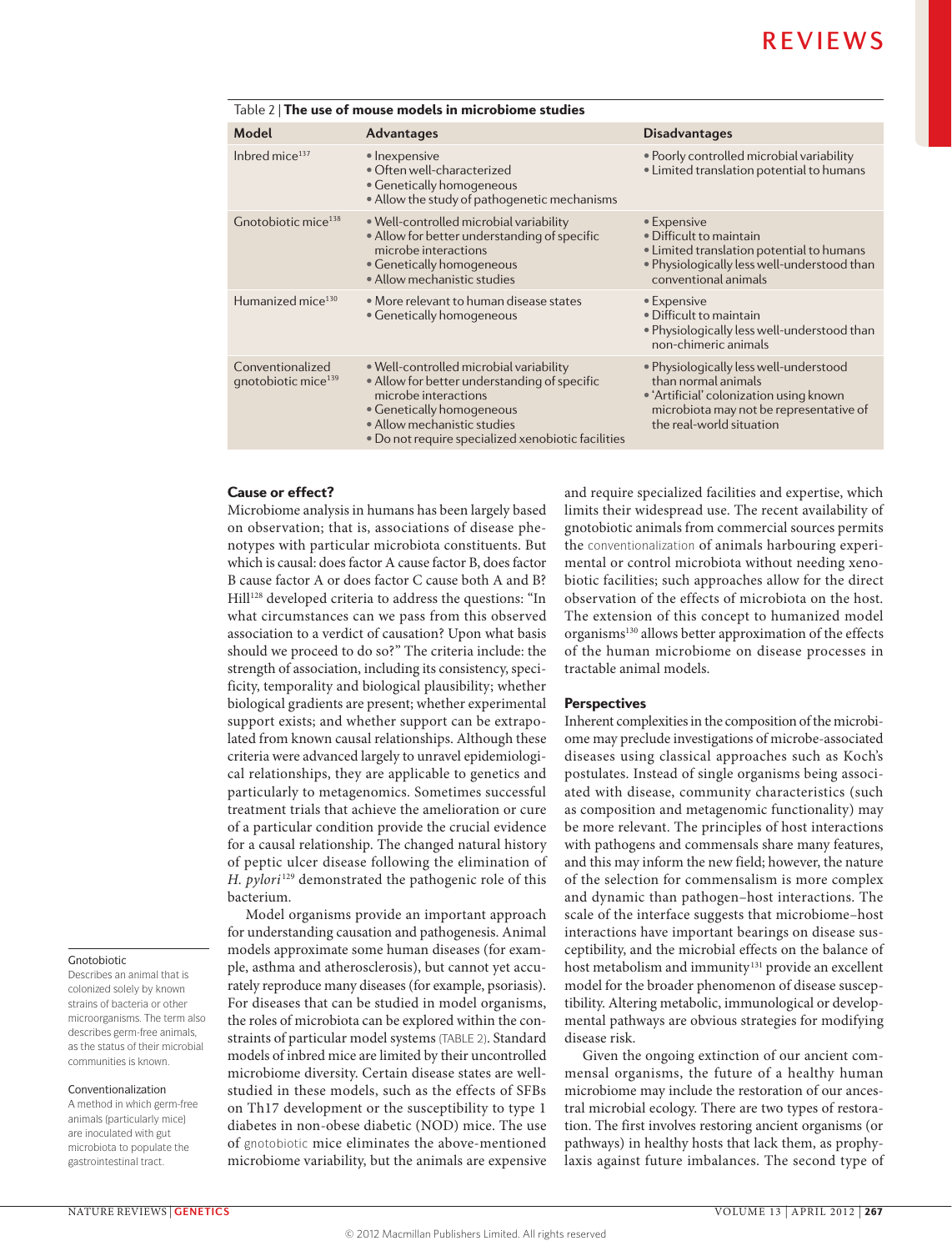### Prebiotics

Food ingredients that confer specific changes in the gut microbiome and lead to beneficial effects in the host.

### Operational taxonomic unit

(OTU). The smallest phylogenetic unit described by variations in 16S ribosomal RNA sequencing. Dissimilarity of <1% in 16S rRNA sequences has commonly been used to define an OTU but <3% and <5% have also been used.

### Non-coexistence

An exclusivity scenario in which the abundance of one species leads to another species being less abundant than would be expected by chance.

### Box 1 | Ten areas of microbiome inquiry that should be pursued

- Understanding microbiome characteristics in relation to families: which features are inherited and which are not?\*
- Understanding secular trends in microbiome composition: which taxonomic groups have been lost or gained?<sup>‡</sup>
- For diseases that have changed markedly in incidence in recent decades, do changes in the microbiome have a role? Notable examplesinclude childhood-onset asthma, food allergies,type 1 diabetes, obesity, inflammatory bowel disease and autism.\*‡
- Do particular signatures of the metagenome predict risks for specific human cancers and other diseases that are associated with ageing?Can these signatures be pursued to better understand oncogenesis? (Work on *Helicobacter pylori* provides a clear example of this.)\*
- How do antibiotics perturb the microbiome, both in the short-term and long-term? Does the route of administration matter?\*
- • How doesthe microbiome affectthe pharmacology of medications?Can we 'micro-type' people to improve pharmacokinetics and/or reduce toxicity? Can we manipulate the microbiome to improve pharmacokinetic stability?\*‡
- Can we harness knowledge of microbiomes to improve diagnostics for disease status and susceptibility?\*
- Can we harness the close mechanistic interactions between the microbiome and the host to provide hints for the development of new drugs?‡
- Specifically, can we harness the microbiome to develop new narrow-spectrum antibiotics?<sup>†</sup>
- Can we use knowledge of the microbiota to develop true probiotics (and prebiotics)?\*\*

\* Areas currently under investigation. <sup>‡</sup> Proposed areas for investigation.

restoration could be therapeutic, when the aetiological extinctions and imbalances are recognized. This scientific frontier will require an understanding of the biology of re-introductions, as well as developing microbial breeding programmes. In addition to the technical problems that are associated with restoring particular organisms in specific hard-to-reach niches (such as the distal ileum), there also will be substantial biological problems related to understanding how re-introductions affect the population structure of the extant organisms and their interactions with the host.

To better understand the implications of microbiota and metagenome variation in human health and disease, the field needs improved informatics tools, including new approaches for understanding the complexity of the metadata<sup>60</sup>. The multidimensionality of the human and microbial phenotypes (and the dynamic, nonlinear interactions) creates challenges for identifying deterministic solutions. For example, in analyses of 16S-rRNA-defined operational taxonomic unit (OTU) populations in mice that received either traditional or Western-type diets, Reshef *et al.*132 examined top-scoring nonlinear abundance relationships. These often involved 'non-coexistence' that was sometimes related to known factors (for example, diet or host gender) but was often unexplained. Although incomplete, such work leads to new approaches for understanding the underlying complexity.

We also will need new tools to implement the findings of metagenomic analyses that are relevant to human health. Although the known principles of evolution and genetics apply, studies of microbiomes provide new applications, and will lead to new understandings of complex traits. Important questions to pursue are listed in BOX 1. As such, this is a frontier for human preventive medicine and for the medical management of chronic diseases.

- 1. Baumann, P. & Moran, N. A. Non-cultivable microorganisms from symbiotic associations of insects and other hosts. *Antonie van Leeuwenhoek* **72**, 39–48 (1997).
- 2. Turnbaugh, P. J. *et al.* The Human Microbiome Project. *Nature* **449**, 804–810 (2007).
- 3. Ehrlich, S. D. *Metagenomics of the Human Body* (ed. Nelson, K. E.) 307–316 (Springer, 2011).
- 4. Ravel, J. *et al.* Vaginal microbiome of reproductiveage women. *Proc. Natl Acad. Sci. USA* **108**, 4680–4687 (2011). **This study describes vaginal microbiome differences and similarities in women of reproductive age who vary by ethnicity, and explores factors that are related to bacterial vaginosis.**
- 5. Arumugam, M. *et al.* Enterotypes of the human gut microbiome. *Nature* **473**, 174–180 (2011). **This paper proposes enterotype classifications that are defined by the intrinsic characteristics of the gut microbiome, and that seem to be independent of ethnic or dietary factors.**
- 6. Morris, S. C. & Peel, J. S. The earliest annelids: lower Cambrian polychaetes from the Sirius Passet Lagerstatte, Peary Land, North Greenland. *Acta Palaeontol. Pol.* **53**, 135–146 (2008).

7. Ley, R., Lozupone, C. A., Hamady, M., Knight, R. & Gordon, J. Worlds within worlds: evolution of the vertebrate gut microbiota. *Nature Rev. Microbiol.* **6**, 776–788 (2008). **A review that contrasts the microbial communities** 

**in the vertebrate gut with each other and with free-living microbial communities.**

- Ochman, H. et al. Evolutionary relationships of wild hominids recapitulated by gut microbial communities. *PLoS Biol.* **8**, e1000546 (2010).
- 9. Moran, N. A., Munson, M. A., Baumann, P. & Ishikawa, H. A Molecular clock in endosymbiotic bacteria is calibrated using the insect hosts. *Proc. R. Soc. Lond. B* **253**, 167–171 (1993).
- 10. Benson, A. K. *et al.* Individuality in gut microbiota composition is a complex polygenic trait shaped by multiple environmental and host genetic factors. *Proc. Natl Acad. Sci. USA* **107**, 18933–18938 (2010).
- Wikoff, W. R. et al. Metabolomics analysis reveals large effects of gut microflora on mammalian blood metabolites. *Proc. Natl Acad. Sci. USA* **106**, 3698–3703 (2009).

**A comparison of germ-free and normal animals, which shows that the microbiome has substantial effects on host blood metabolites, including on the metabolism of amino acids and organic acids.**

- 12. Petchey, O. L., Eklof, A., Borrvall, C. & Ebenman, B. Trophically unique species are vulnerable to cascading extinction. *Am. Nat.* **171**, 568–579 (2008).
- Blaser, M. J. & Kirschner, D. The equilibria that allow bacterial persistence in human hosts. *Nature* **449**, 843–849 (2007).

**The authors of this paper propose that co-evolved bacteria in human hosts establish homeostases that conform to the principles of Nash equilibria. Understanding such equilibria may provide insight into shifts in microbial communities in health and disease.**

- 14. Maynard Smith, J. *Models in Ecology*. (Cambridge Univ. Press, UK, 1974).
- 15. Blaser, M. J. Who are we? Indigenous microbes and the ecology of human diseases. *EMBO Rep.* **7**, 956–960 (2006).
- 16. Tringe, S. G. *et al.* Comparative metagenomics of microbial communities. *Science* **308**, 554–557 (2005).

Turnbaugh, P. J. et al. An obesity-associated gut microbiome with increased capacity for energy harvest. *Nature* **444**, 1027–1031 (2006). **A seminal paper describing the ability of the gut** 

**microbiome to extract energy from dietary sources.** Warnecke, F. et al. Metagenomic and functional

analysis of hindgut microbiota of a wood-feeding higher termite. *Nature* **450**, 560–565 (2007).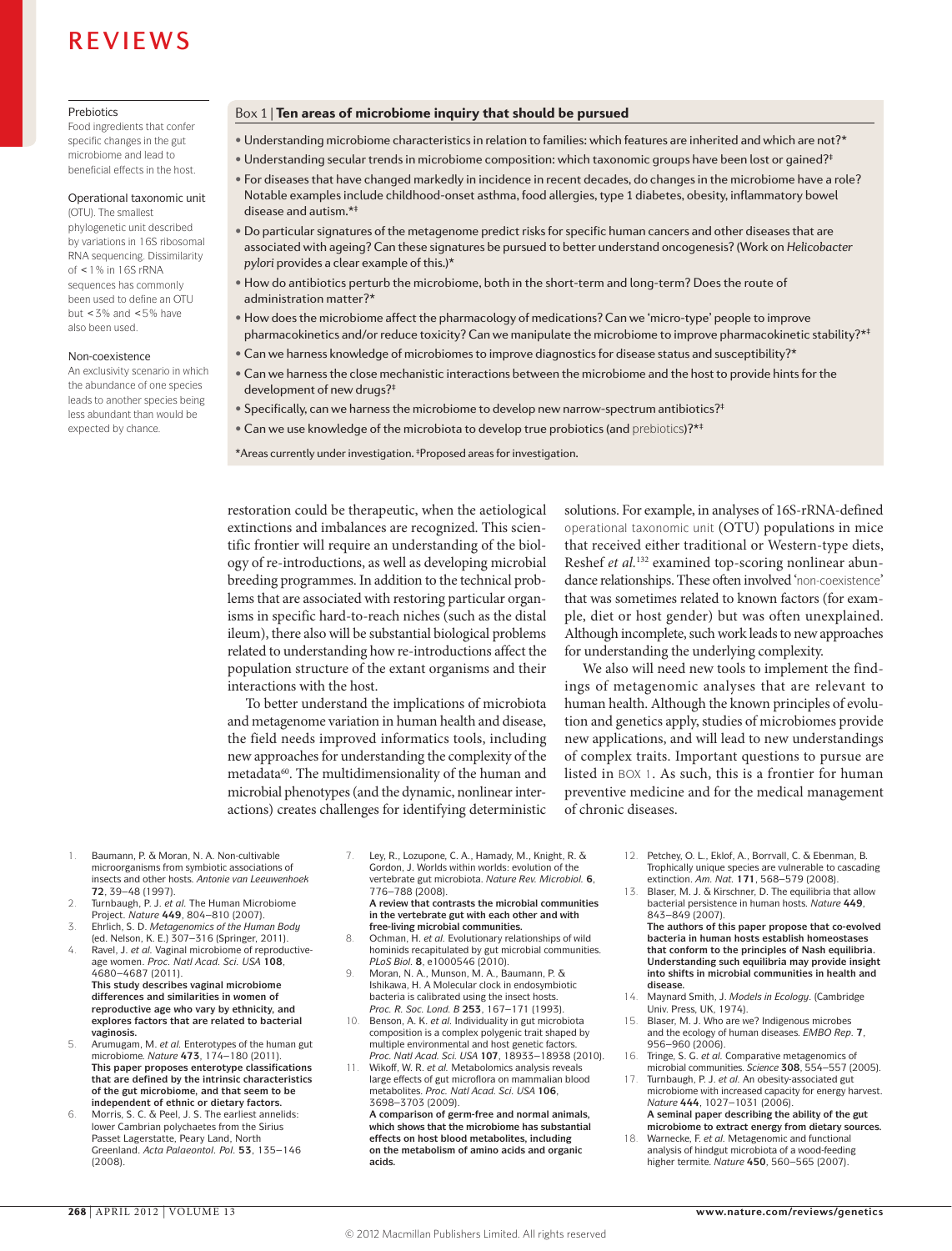- 19. Qin, J. *et al.* A human gut microbial gene catalogue established by metagenomic sequencing. *Nature* **464**, 59–65 (2010). **The authors report the identification of a library of microbial genes that are found in the human gut microbiome using high-throughput metagenomic**
- **sequencing.** 20. Nelson, K. E. *et al.* A catalog of reference genomes from the human microbiome. *Science* **328**, 994–999 (2010).
- 21. Kuczynski, J. *et al.* Experimental and analytical tools for studying the human microbiome. *Nature Rev. Genet.* **13**, 47–58 (2012).
- 22. Greenblum, S., Turnbaugh, P. J. & Borenstein, E. Metagenomic systems biology of the human gut microbiome reveals topological shifts associated with obesity and inflammatory bowel disease. *Proc. Natl Acad. Sci. USA* **109**, 594–599 (2012). **A new method of comparing metagenomic data that involves analysing metabolic networks and their associated genes to describe changes that occur in disease (such as in obesity or IBD).**
- 23. Eckburg, P. B. *et al.* Diversity of the human intestinal microbial flora. *Science* **308**, 1635–1638 (2005).
- 24. Bogaert, D. *et al.* Variability and diversity of nasopharyngeal microbiota in children: a metagenomic analysis. *PLoS ONE* **6**, e17035  $(2011)$
- 25. Costello, E. K. *et al.* Bacterial community variation in human body habitats across space and time. *Science* **326**, 1694–1697 (2009). **This study describes temporal and topographical variations in the human microbiome at various anatomical sites.**
- 26. Wu, G. D. *et al.* Linking long-term dietary patterns with gut microbial enterotypes. *Science* **334**, 105–108 (2011).
- 27. Kuczynski, J. *et al.* Direct sequencing of the human microbiome readily reveals community differences. *Genome Biol.* **11**, 210 (2010).
- 28. Dethlefsen, L. & Relman, D. A. Incomplete recovery and individualized responses of the human distal gut microbiota to repeated antibiotic perturbation. *Proc. Natl Acad. Sci. USA* **108**, 4554–4561 (2011). **This paper describes the substantial alterations that occur in the gut microbiome after exposure to antibiotics. It also highlights varied taxonomic changes among individuals.**
- 29. Dethlefsen, L., Huse, S., Sogin, M. L. & Relman, D. A. The pervasive effects of an antibiotic on the human gut microbiota, as revealed by deep 16S rRNA sequencing. *PLoS Biol.* **6**, e280 (2008).
- 30. Huse, S. M. *et al.* Exploring microbial diversity and taxonomy using SSU rRNA hypervariable tag sequencing. *PLoS Genet.* **4**, e1000255 (2008).
- 31. Ley, R. E. et al. Obesity alters gut microbial ecology. *Proc. Natl Acad. Sci. USA* **102**,
- 11070–11075 (2005). 32. Linz, B. *et al.* An African origin for the intimate association between humans and *Helicobacter pylori*. *Nature* **445**, 915–918 (2007).
- 33. Douglass, J. M., Li, Y. & Tinanoff, N. Association of mutans streptococci between caregivers and their children. *Pediatr. Dent.* **30**, 375–387 (2008).
- 34. Li, Y., Ismail, A. I., Ge, Y., Tellez, M. & Sohn, W. Similarity of bacterial populations in saliva from African-American mother-child dyads. *J. Clin. Microbiol.*  **45**, 3082–3085 (2007).
- 35. Li, M. *et al.* Symbiotic gut microbes modulate human metabolic phenotypes. *Proc. Natl Acad. Sci. USA* **105**, 2117–2122 (2008).
- 36. McNulty, N. P. *et al.* The impact of a consortium of fermented milk strains on the gut microbiome of gnotobiotic mice and monozygotic twins. *Sci. Transl. Med.* **3**, 106ra106 (2011).
- 37. Turnbaugh, P. J. *et al.* A core gut microbiome in obese and lean twins. *Nature* **457**, 480–484 (2009).
- 38. Fierer, N., Hamady, M., Lauber, C. L. & Knight, R. The influence of sex, handedness, and washing on the diversity of hand surface bacteria. *Proc. Natl Acad. Sci. USA* **105**, 17994–17999 (2008).
- Palmer, C., Bik, E. M., DiGiulio, D. B., Relman, D. A. & Brown, P. O. Development of the human infant intestinal microbiota. *PLoS Biol.* **5**, e177 (2007). **This study describes the taxonomic developments that occur in the infant microbiome and the relationships between these changes and environmental exposures.**
- 40. Blaser, M. J. & Falkow, S. What are the consequences of the disappearing human microbiota? *Nature Rev. Microbiol.* **7**, 887–894 (2009). **This article proposes that our modern lifestyle has led to the extinction of certain microbes, and that their disappearance may have deleterious effects on human health.**
- 41. Sjolund, M., Wreiber, K., Andersson, D. I., Blaser, M. J. & Engstrand, L. Long-term persistence of resistant *Enterococcus* species after antibiotics to eradicate *Helicobacter pylori*. *Ann. Intern. Med.* **139**, 483–487 (2003).
- 42. Blaser, M. J. Antibiotic overuse: stop the killing of beneficial bacteria. *Nature* **476**, 393–394 (2011).
- 43. Evans, A. S. Causation and disease: the Henle–Koch postulates revisited. *Yale J. Biol. Med.* **49**, 175–195 (1976).
- 44. Muegge, B. D. *et al.* Diet drives convergence in gut microbiome functions across mammalian phylogeny and within humans. *Science* **332**, 970–974 (2011).
- 45. Huston, M. A. *Biological Diversity: The Coexistence Of Species On Changing Landscapes* (Cambridge Univ. Press, UK, 1994).
- 46. Kennedy, T. A. *et al.* Biodiversity as a barrier to ecological invasion. *Nature* **417**, 636–638 (2002).
- 47. Strogatz, S. H. Exploring complex networks. *Nature* **410**, 268–276 (2001).
- 48. Paine, R. T. Food web complexity and species diversity. *Am. Nat.* **100**, 65–75 (1966).
- 49. Sole, R. V. & Montoya, J. M. Complexity and fragility in ecological networks. *Proc. Biol. Sci.* **268**, 2039–2045 (2001).
- Borrvall, C. & Ebenman, B. Early onset of secondary extinctions in ecological communities following the loss of top predators. *Ecol. Lett.* **9**, 435–442 (2006).
- 51. Bik, E. M. *et al.* Molecular analysis of the bacterial microbiota in the human stomach. *Proc. Natl Acad. Sci. USA* **103**, 732–737 (2006).
- Maldonado-Contreras, A. et al. Structure of the human gastric bacterial community in relation to *Helicobacter pylori* status. *ISME J.* **5**, 574–579 (2011).
- 53. Li, Y., Caufield, P. W., Dasanayake, A. P., Wiener, H. W. & Vermund, S. H. Mode of delivery and other maternal factors influence the acquisition of *Streptococcus mutans* in infants. *J. Dent. Res.* **84**, 806–811 (2005).
- 54. Dominguez-Bello, M. G. *et al.* Delivery mode shapes the acquisition and structure of the initial microbiota across multiple body habitats in newborns. *Proc. Natl Acad. Sci. USA* **107**, 11971–11975 (2010). **This study shows that infants have largely undifferentiated microbiota across multiple anatomic sites immediately after birth, and that delivery mode determines which types of bacteria of the infant microbiome are the earliest colonizers.**
- 55. Savage, D. C., Dubos, R. & Schaedler, R. W. The gastrointestinal epithelium and its autochthonous bacterial flora. *J. Exp. Med.* **127**, 67–76 (1968). **One of the pioneering studies of the features of the bacterial colonization of the gastrointestinal tract that occurs in early life.**
- 56. Gronlund, M. M., Lehtonen, O. P., Eerola, E. & Kero, P. Fecal microflora in healthy infants born by different methods of delivery: permanent changes in intestinal flora after cesarean delivery. *J. Pediatr. Gastroenterol. Nutr.* **28**, 19–25 (1999).
- 57. Grant, B. R. & Grat, P. R. Cultural inheritance of song and its role in the evolution of Darwin's finches.
- *Evolution* **50**, 2471–2487 (1996). 58. Hunt, J. & Simmons, L. W. Maternal and paternal effects on offspring phenotype in the dung beetle *Onthophagus taurus*. *Evolution* **54**, 936–941 (2000).
- 59. Raymond, J. *et al.* Genetic and transmission analysis of *Helicobacter pylori* strains within a family. *Emerg. Infect. Dis.* **10**, 1816–1821 (2004).
- 60. Smillie, C. S. *et al.* Ecology drives a global network of gene exchange connecting the human microbiome. *Nature* **480**, 241–244 (2011). **The discovery of a large network of gene exchange that occurs in microbial communities and that allows rapid genetic information transfer to occur in the microbiome. The authors speculate that such networks have roles in specific human diseases.**
- Wirth, T. et al. Distinguishing human ethnic groups by means of sequences from *Helicobacter pylori*: lessons from Ladakh. *Proc. Natl Acad. Sci. USA* **101**, 4746–4751 (2004).
- Sharon, G. et al. Commensal bacteria play a role in mating preference of *Drosophila melanogaster*. *Proc. Natl Acad. Sci. USA* **107**, 20051–20056 (2010).
- 63. Leyden, J. J., McGinley, K. J., Holzle, E., Labows, J. N. & Kligman, A. M. The microbiology of the human axilla and its relationship to axillary odor. *J. Invest. Dermatol.* **77**, 413–416 (1981).
- 64. Dobzhansky, T. Further data on the variation of the Y chromosome in *Drosophila pseudoobscura*. *Genetics* **22**, 340–346 (1937).
- 65. Mayr, E. *Systematics And The Origin Of Species From The Viewpoint Of A Zoologist* (Columbia Univ. Press, New York, USA, 1942).
- 66. Brailsford, S. R. *et al.* The microflora of the erupting first permanent molar. *Caries Res.* **39**, 78–84 (2005).
- 67. Cephas, K. D. *et al.* Comparative analysis of salivary bacterial microbiome diversity in edentulous infants and their mothers or primary care givers using
- pyrosequencing. *PLoS ONE* **6**, e23503 (2011). 68. Schaedler, R. W. The relationshp between the host and its intestinal microflora. *Proc. Nutr. Soc.* **32**, 41–47 (1973).
- 69. Jukes, T. H. Antibiotics in feeds. *Science* **204**, 8 (1979).
- 70. Robinson, C. J. & Young, V. B. Antibiotic administration alters the community structure of the gastrointestinal micobiota. *Gut Microbes* **1**, 279–284 (2010).
- 71. Wlodarska, M. *et al.* Antibiotic treatment alters the colonic mucus layer and predisposes the host to exacerbated *Citrobacter rodentium*-induced colitis. *Infect. Immun.* **79**, 1536–1545 (2011).
- Gemmell, N. J. & Slate, J. Heterozygote advantage for fecundity. *PLoS ONE* **1**, e125 (2006).
- 73. Cauci, S. *et al.* Prevalence of bacterial vaginosis and vaginal flora changes in peri- and postmenopausal women. *J. Clin. Microbiol.* **40**, 2147–2152 (2002).
- 74. Osborne, N. G., Wright, R. C. & Grubin, L. Genital bacteriology: a comparative study of premenopausal women with postmenopausal women. *Am. J. Obstet. Gynecol.* **135**, 195–198 (1979).
- 75. Peek, R. M. Jr & Blaser, M. J. *Helicobacter pylori* and gastrointestinal tract adenocarcinomas. *Nature Rev. Cancer* **2**, 28–37 (2002).
- 76. Giannakis, M., Chen, S. L., Karam, S. M., Engstrand, L. & Gordon, J. I. *Helicobacter pylori* evolution during progression from chronic atrophic gastritis to gastric cancer and its impact on gastric stem cells. *Proc. Natl Acad. Sci. USA* **105**, 4358–4363 (2008).
- 77. Li, X. X. *et al.* Bacterial microbiota profiling in gastritis without *Helicobacter pylori* infection or non-steroidal anti-inflammatory drug use. *PLoS ONE* **4**, e7985 (2009).
- 78. Mariat, D. *et al.* The Firmicutes/Bacteroidetes ratio of the human microbiota changes with age. *BMC Microbiol.* **9**, 123 (2009).
- 79. Nordling, C. O. A new theory on cancer-inducing mechanism. *Br. J. Cancer* **7**, 68–72 (1953).
- 80. Vanhoutvin, S. A. *et al.* Butyrate-induced transcriptional changes in human colonic mucosa. *PLoS ONE* **4**, e6759 (2009).
- 81. Hamilton, W. D. The moulding of senescence by natural selection. *J. Theor. Biol.* **12**, 12–45 (1966). **A pioneering paper that describes how several key factors (fertility, mortality and age) affect population dynamics.**
- 82. Perry, S. *et al.* Infection with *Helicobacter pylori* is associated with protection against tuberculosis. *PLoS ONE* **5**, e8804 (2010).
- 83. Higgins, P. D. *et al.* Prior *Helicobacter pylori* infection ameliorates *Salmonella typhimurium*-induced colitis: mucosal crosstalk between stomach and distal intestine. *Inflamm. Bowel Dis.* **17**, 1398–1408 (2011). 84. Arnold, I. C. *et al. Helicobacter pylori* infection
- prevents allergic asthma in mouse models through the induction of regulatory T cells. *J. Clin. Invest.* **121**, 3088–3093 (2011).
- 85. Atherton, J. C. & Blaser, M. J. Coadaptation of *Helicobacter pylori* and humans: ancient history, modern implications. *J. Clin. Invest.* **119**, 2475–2487 (2009).
- Blaser, M. J. & Webb, G. Host demise as a beneficial function of indigenous microbiota in multicellular hosts. in *Am. Soc. Microbiol. Conf. Beneficial Microbes*  (Lake Tahoe, Nevada, USA, 2005).
- 87. Patel, R. V. & Lebwohl, M. Psoriasis. *Ann. Intern. Med.* **155**, ITC2-1 (2011).
- 88. Gao, Z., Tseng, C. H., Strober, B. E., Pei, Z. & Blaser, M. J. Substantial alterations of the cutaneous bacterial biota in psoriatic lesions. *PLoS ONE* **3**, e2719 (2008).
- 89. Grice, E. A. & Segre, J. A. The skin microbiome. *Nature Rev. Microbiol.* **9**, 244–253 (2011). **A comprehensive review of the skin microbiome and its connection to several diseases.**